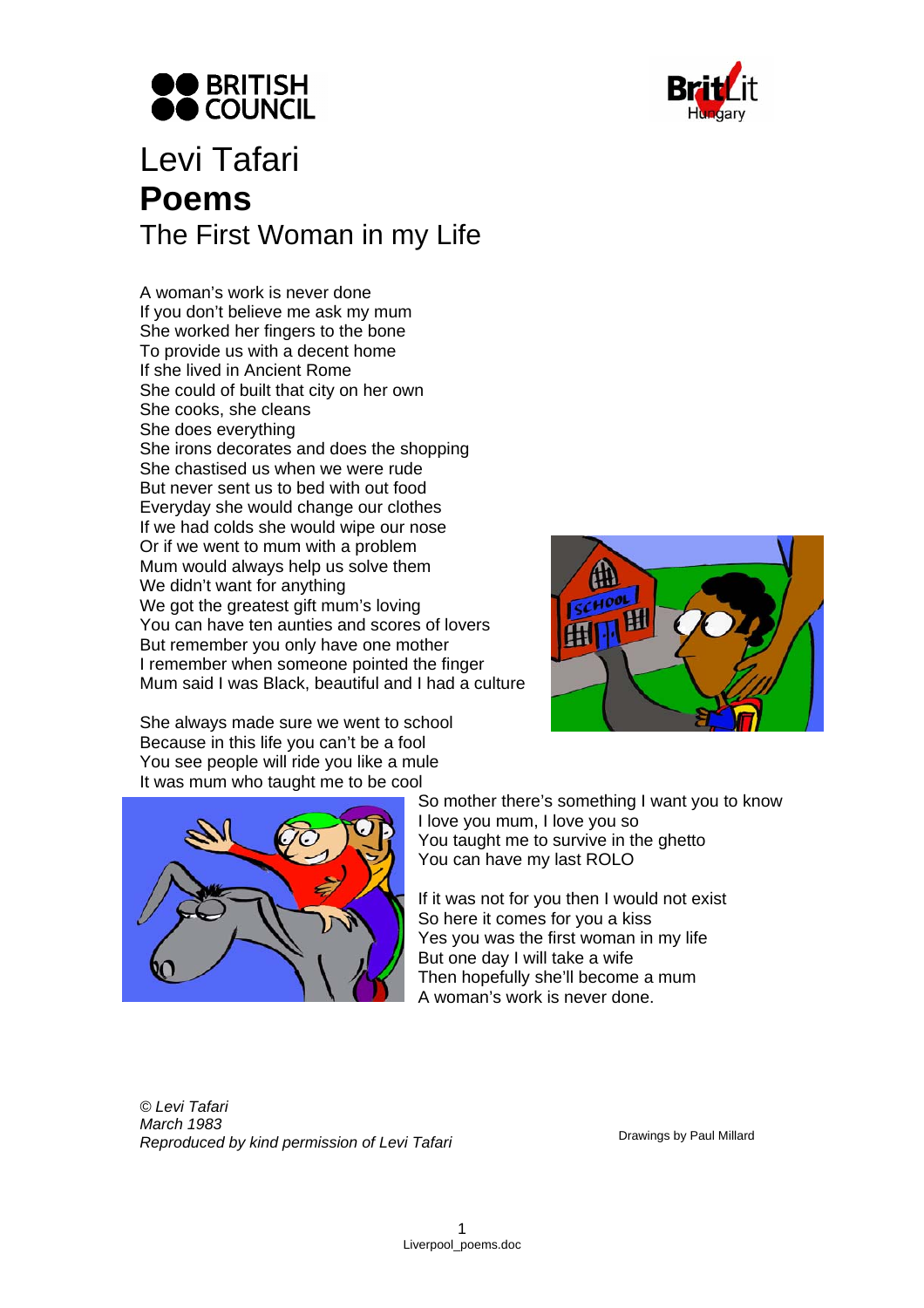



## Levi Tafari **Poems Mother Under Threat**

This is our mother called EARTH She is fertile, Conceives and gives birth. Now when humans came along They treated her wrong, Because they did not know her true worth.

© Levi Tafari Reproduced by kind permission of Levi Tafari